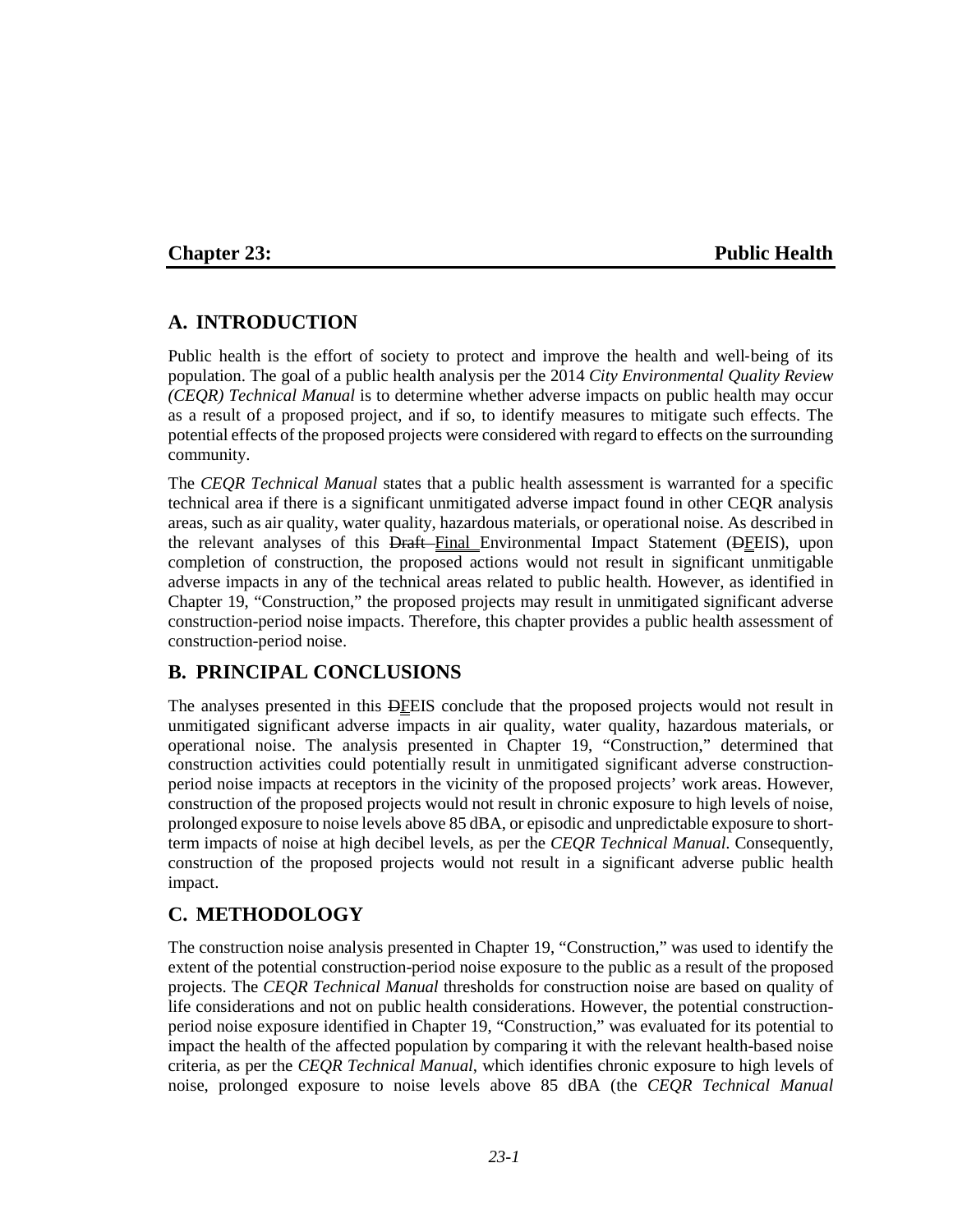#### **Two Bridges LSRD**

recommended threshold for potential hearing loss), and episodic and unpredictable exposure to short-term impacts of noise at high decibel levels of concern for public health effects.

# **D. PUBLIC HEALTH ASSESSMENT**

Construction associated with the proposed projects would be required to follow the requirements of the New York City Noise Control Code (NYC Noise Code) for construction noise control measures. Specific noise control measures will be described in a noise mitigation plan required under the NYC Noise Code. These measures could include a variety of source controls (i.e., reducing noise levels at the source or during the most sensitive construction time periods) and path controls (e.g., placement of equipment, implementation of barriers or enclosures between equipment and sensitive receptors).

Even with the implementation of these noise control measures, the analysis presented in Chapter 19, "Construction," determined that predicted noise levels due to construction‐related activities would result in noise levels at receptors in the vicinity of the proposed projects' work areas that would constitute potential significant adverse construction-period noise impacts. These locations are shown in Figure 19-3.

Although the *CEQR Technical Manual* thresholds for significant adverse construction noise impacts are predicted to be exceeded at certain locations during construction, these exceedances would not constitute a significant adverse public health impact. As discussed above, the *CEQR Technical Manual* thresholds for construction noise are based on quality of life considerations and not on public health considerations. An impact found pursuant to a quality of life framework (i.e., a significant adverse construction noise impact) does not definitively indicate that an impact would occur when the analysis area is evaluated in terms of public health (i.e., a significant adverse public health impact).

### **CHRONIC EXPOSURE TO HIGH LEVELS OF NOISE**

The predicted construction-period noise impacts identified and described in Chapter 19, "Construction," would not constitute chronic exposure to high levels of noise because of the temporary and intermittent nature of construction-period noise. With the proposed projects, the maximum predicted construction noise levels (up to the high 80s to low 90s dBA) would occur over a limited duration during the construction period based on the amount and type of construction work occurring in the construction work areas. Further, construction activity would typically be limited to a single shift during the day, leaving the remainder of the day and the evening unaffected by construction noise. Since the construction noise would fluctuate in level and would not occur constantly throughout the construction period, which itself is limited in duration, construction noise would not be described as "chronic." Therefore, construction of the proposed projects would not have the potential to result in chronic exposure to high levels of noise.

# **PROLONGED EXPOSURE TO NOISE LEVELS ABOVE 85 DBA**

### *80 RUTGERS SLIP*

80 Rutgers Slip is predicted to experience total construction noise levels in the mid-to-high 80s dBA at the exterior façades on Floors 1 to 4, which would be above the 85 dBA threshold (within approximately 4 dBA of the threshold) during peak construction periods. However, prolonged exposure to noise levels above 85 dBA would be limited by site conditions at 80 Rutgers Slip and would be experienced at the exterior façades. At the ground level, the area surrounding 80 Rutgers Slip would be an active construction site and would, therefore, be inaccessible to the public.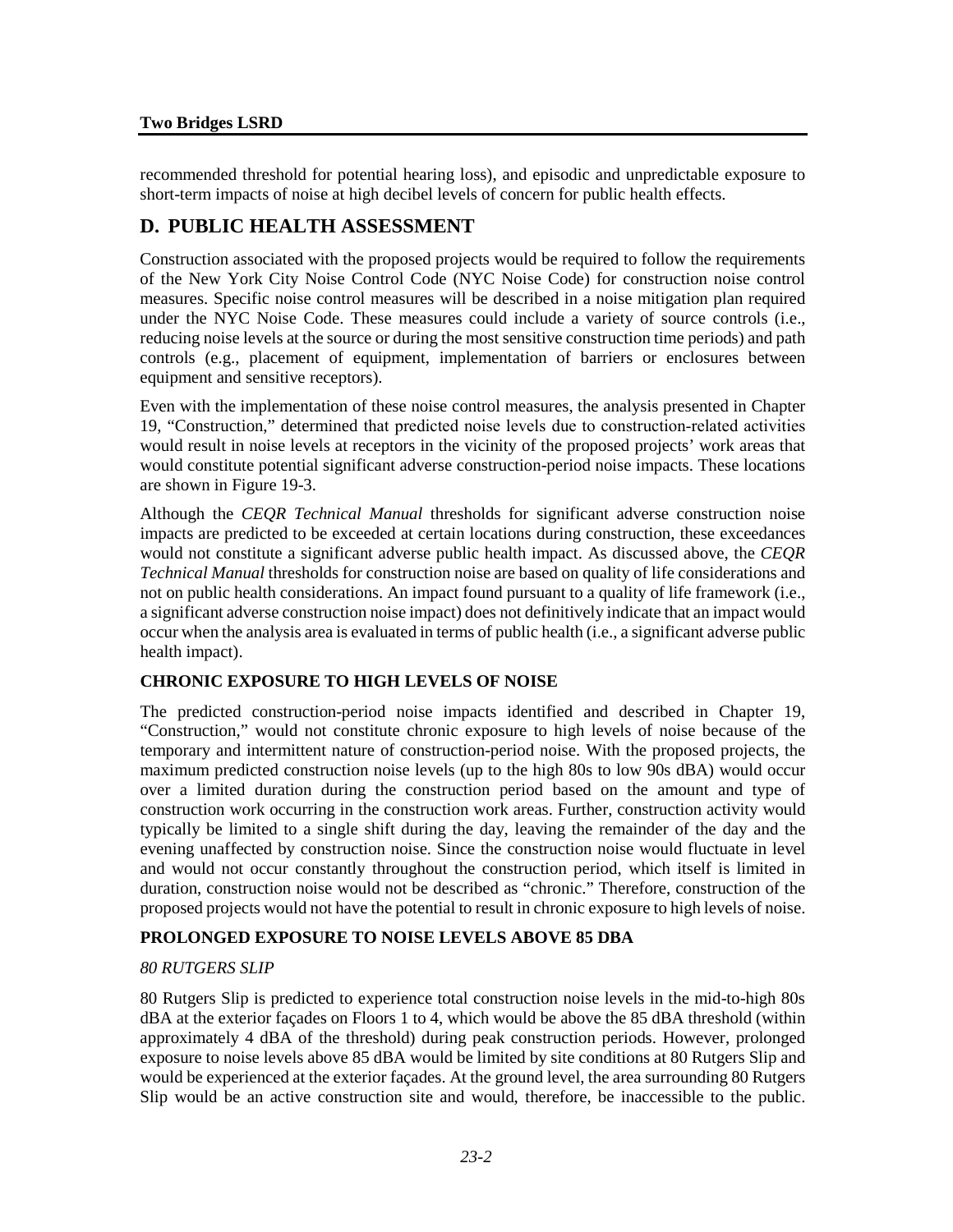Additionally, 80 Rutgers Slip does not have any outdoor terraces. 80 Rutgers Slip was determined by field observations to have insulated glass windows and an alternate means of ventilation (i.e., through-the-wall air conditioning units) and is assumed to be able to maintain a closed-window condition during construction. The insulated glass windows and through-the-wall air conditioning units would be expected to provide approximately 25 dBA window/wall attenuation. Therefore, maximum interior noise levels at 80 Rutgers Slip during construction would be in the low-60s dBA, which is well below the 85 dBA threshold. Therefore, construction of the proposed projects would not have the potential to result in prolonged exposure to noise levels above 85 dBA at 80 Rutgers Slip.

#### *275 SOUTH STREET*

275 South Street is predicted to experience total construction noise levels in the mid-to-high 80s dBA at the exterior façade on Floors 1 through 6, 10 through 15, and 18, which would be above the 85 dBA threshold (within approximately 4 dBA of the threshold) during peak construction periods. As with 80 Rutgers Slip, prolonged exposure to noise levels above 85 dBA would be limited by site conditions at 275 South Street and would only be experienced at the exterior façades. 275 South Street does have outdoor terraces. However, construction activity would typically be limited to a single shift during the day, leaving the remainder of the day and the evening unaffected by construction noise. The outdoor terraces could be used during these times when construction is not occurring. 275 South Street was also determined by field observations to have insulated glass windows and an alternate means of ventilation (i.e., through-the-wall air conditioning units) and is assumed to be able to maintain a closed-window condition during construction. The insulated glass windows and through-the-wall air conditioning units would be expected to provide approximately 25 dBA window/wall attenuation. Therefore, maximum interior noise levels at 275 South Street during construction would be in the mid-60s dBA, which is well below the 85 dBA threshold. Therefore, as with 80 Rutgers Slip, construction of the proposed projects also would not have the potential to result in prolonged exposure to noise levels above 85 dBA at 275 South Street.

#### *265 CHERRY STREET*

265 Cherry Street is predicted to experience total construction noise levels in the low 90s dBA at the exterior façades on Floors 2 through 6, which would be above the 85 dBA threshold (within approximately 6 dBA of the threshold) during peak construction periods. However, prolonged exposure to noise levels above 85 dBA would be limited by site conditions at 265 Cherry Street and would be experienced at the exterior façades. 265 Cherry Street does not have any outdoor terraces. Additionally, as with 80 Rutgers Street and 275 South Street, 265 Cherry Street was determined by field observations to have insulated glass windows and an alternate means of ventilation (i.e., through-the-wall air conditioning units) and is assumed to be able to maintain a closed-window condition during construction. The insulated glass windows and through-the-wall air conditioning units would be expected to provide approximately 25 dBA window/wall attenuation. Therefore, maximum interior noise levels at 265 Cherry Street during construction would be in the low 60s dBA, which is well below the 85 dBA threshold. Therefore, construction of the proposed projects would not have the potential to result in prolonged exposure to noise levels above 85 dBA at 265 Cherry Street.

### *ALL OTHER RECEPTORS*

The predicted absolute noise levels at all other analyzed noise receptors would be below the 85 dBA threshold. The maximum predicted levels of noise resulting from construction of the